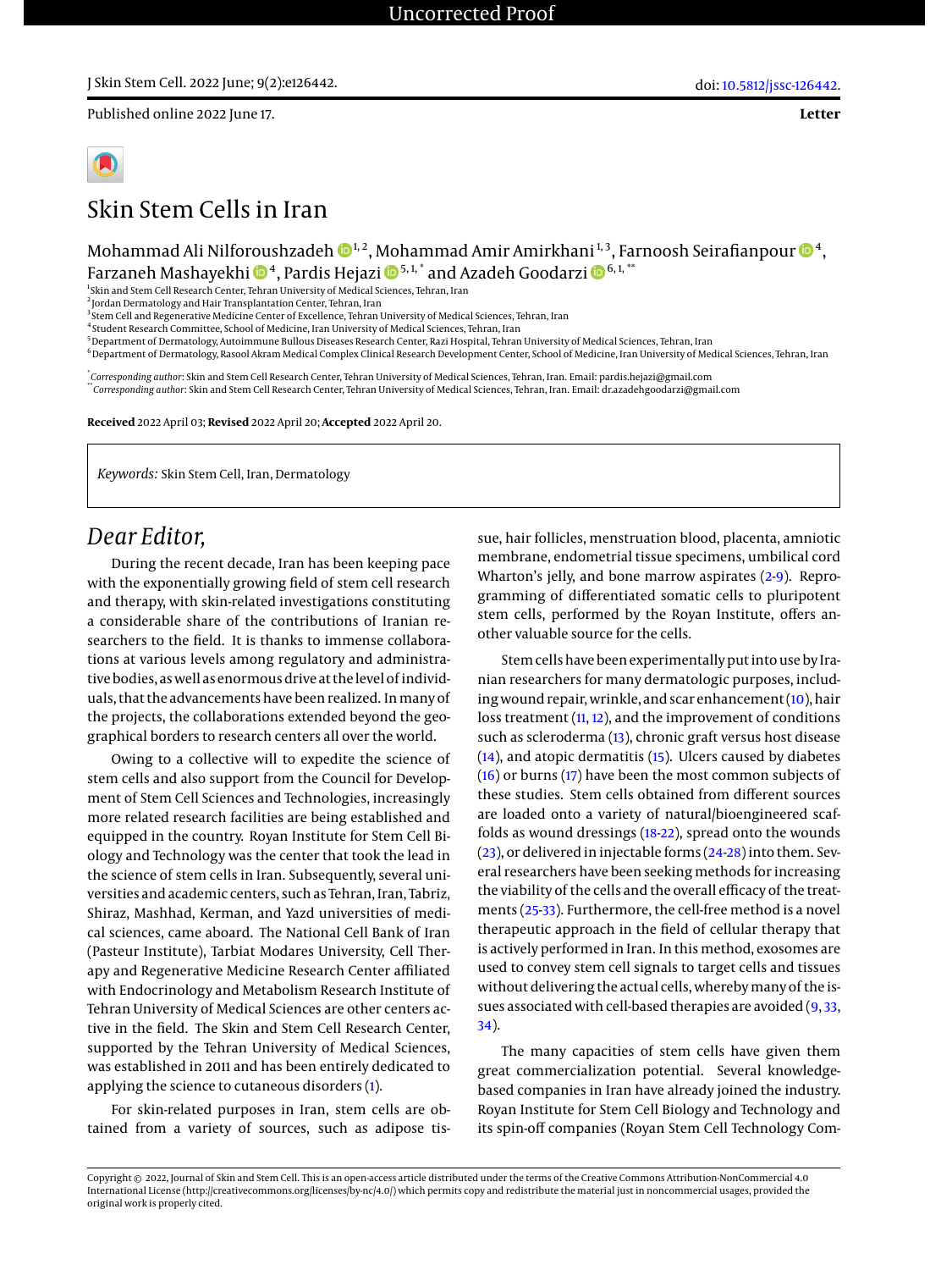## Uncorrected Proof

pany, Cell Tech Pharmed Company, Royan Biotech Company, and Royan ATMP-TDC) are actively engaged in producing stem cell products. Human Induced Pluripotent Stem Cells, Human Embryonic Stem Cells, Mouse Embryonic Stem Cells, Bone Marrow/Adipose-derived Mesenchymal Stem Cells, etc, are some examples. Cell-Amniosin™, produced by SinaCell Company, is a biologic wound dressing made from the amniotic membrane and its associated stem cells. The company also offers mesenchymal stem cell production services. Several more knowledge-based companies also cooperate with the abovementioned universities and institutes.

Stem cell science opens doors to numerous possibilities for the treatment of hard-to-manage medical conditions. Given enough expertise and financial support, it can turn into a huge industry that benefits not only patients but the investors and all other involved parties. Iranian researchers have great enthusiasm for advancing the field and eagerly look for opportunities to collaborate with their peers from all over the world.

#### **Acknowledgments**

The authors would like to express their gratitude to the Dermatology and Stem Cell Research Center at Tehran University of Medical Sciences, colleagues and staff in Jordan Clinic, Tehran University of Medical Sciences, Tehran, Iran, and the authorities of Rasool Akram Medical Complex Clinical Research Development Center for their technical and editorial assistance.

#### **Footnotes**

**Authors' Contribution:** It was not declared by the authors.

**Conflict of Interests:** We declare no competing interests. **Funding/Support:** None.

#### **References**

- <span id="page-1-0"></span>1. Nilforoushzadeh MA, Amirkhani MA, Hamidieh AA, Seifalian AM, Sisakht MM. Skin regenerative medicine advancements in the Islamic Republic of Iran: a concise review. *Regen Med*. 2019;**14**(11):1047–56. doi: [10.2217/rme-2018-0170.](http://dx.doi.org/10.2217/rme-2018-0170) [PubMed: [31718464\]](http://www.ncbi.nlm.nih.gov/pubmed/31718464).
- <span id="page-1-1"></span>2. Nazempour M, Mehrabani D, Mehdinavaz-Aghdam R, Hashemi SS, Derakhshanfar A, Zare S, et al. The effect of allogenic human Wharton's jelly stem cells seeded onto acellular dermal matrix in healing of rat burn wounds. *J Cosmet Dermatol*. 2020;**19**(4):995–1001. doi: [10.1111/jocd.13109.](http://dx.doi.org/10.1111/jocd.13109) [PubMed: [31556227\]](http://www.ncbi.nlm.nih.gov/pubmed/31556227).
- 3. Habibi M, Chehelcheraghi F. Effect of Bone Marrow Mesenchymal Stem Cell Sheets on Skin Capillary Parameters in a diabetic wound model: A Novel Preliminary Study. *Iran Biomed J*. 2021;**25**(5):334–42. doi: [10.52547/ibj.25.5.334.](http://dx.doi.org/10.52547/ibj.25.5.334)
- 4. Zafari F, Shirian S, Sadeghi M, Teimourian S, Bakhtiyari M. CD93 hematopoietic stem cells improve diabetic wound healing by VEGF activation and downregulation of DAPK-1. *J Cell Physiol*. 2020;**235**(3):2366–76. doi: [10.1002/jcp.29142.](http://dx.doi.org/10.1002/jcp.29142) [PubMed: [31549396\]](http://www.ncbi.nlm.nih.gov/pubmed/31549396).
- 5. Samani S, Shokrgozar MA, Zamini A, Majidi M, Tavassoli H, Aidun A, et al. Preparation of skin tissue engineering scaffold based on Adiposederived Tissue. *J Tissues Mater*. 2019;**2**(1):47–54.
- 6. Farzamfar S, Salehi M, Ehterami A, Naseri-Nosar M, Vaez A, Zarnani AH, et al. Promotion of excisional wound repair by a menstrual bloodderived stem cell-seeded decellularized human amniotic membrane. *Biomed Eng Lett*. 2018;**8**(4):393–8. doi: [10.1007/s13534-018-0084-1.](http://dx.doi.org/10.1007/s13534-018-0084-1) [PubMed: [30603224\]](http://www.ncbi.nlm.nih.gov/pubmed/30603224). [PubMed Central: [PMC6209087\]](https://www.ncbi.nlm.nih.gov/pmc/articles/PMC6209087).
- 7. Zare S, Ahmadi R, Mohammadnia A, Nilforoushzadeh MA, Mahmoodi M. Biological Characteristics and Optical Reflectance Spectroscopy of Human Placenta Derived Mesenchymal Stem Cells for Application in Regenerative Medicine. *J Lasers Med Sci*. 2021;**12**. e18. doi: [10.34172/jlms.2021.18.](http://dx.doi.org/10.34172/jlms.2021.18) [PubMed: [34733741\]](http://www.ncbi.nlm.nih.gov/pubmed/34733741). [PubMed Central: [PMC8558699\]](https://www.ncbi.nlm.nih.gov/pmc/articles/PMC8558699).
- 8. Zare S, Ahmadi R, Mohammadnia A, Nilforouszadeh MA, Mahmoodi M. The efficacy of isolation and culture of human amniotic mesenchymal stem cells in cell culture medium. *Daneshvar Med*. 2021;**28**(6):1–11. doi: [10.22070/DANESHMED.2021.12957.0.](http://dx.doi.org/10.22070/DANESHMED.2021.12957.0)
- <span id="page-1-2"></span>9. Nooshabadi VT, Khanmohamadi M, Valipour E, Mahdipour S, Salati A, Malekshahi ZV, et al. Impact of exosome-loaded chitosan hydrogel in wound repair and layered dermal reconstitution in mice animal model. *J Biomed Mater Res A*. 2020;**108**(11):2138–49. doi: [10.1002/jbm.a.36959.](http://dx.doi.org/10.1002/jbm.a.36959) [PubMed: [32319166\]](http://www.ncbi.nlm.nih.gov/pubmed/32319166).
- <span id="page-1-3"></span>10. Nilforoushzadeh MA, Heidari-Kharaji M, Alavi S, Mahmoudbeyk M, Nouri M, Peyrovan A, et al. Transplantation of autologous fat, stromal vascular fraction (SVF) cell, and platelet-rich plasma (PRP) for cell therapy of atrophic acne scars: Clinical evaluation and biometric assessmen. *J Cosmet Dermatol*. 2020. doi: [10.21203/rs.3.rs-57442/v1.](http://dx.doi.org/10.21203/rs.3.rs-57442/v1)
- <span id="page-1-4"></span>11. Nilforoushzadeh MA, Aghdami N, Taghiabadi E. Human Hair Outer Root Sheath Cells and Platelet-Lysis Exosomes Promote Hair Inductivity of Dermal Papilla Cell. *Tissue Eng Regen Med*. 2020;**17**(4):525–36. doi: [10.1007/s13770-020-00266-4.](http://dx.doi.org/10.1007/s13770-020-00266-4) [PubMed: [32519329\]](http://www.ncbi.nlm.nih.gov/pubmed/32519329). [PubMed Central: [PMC7392975\]](https://www.ncbi.nlm.nih.gov/pmc/articles/PMC7392975).
- <span id="page-1-5"></span>12. Nilforoushzadeh M, Jameh ER, Jaffary F, Abolhasani E, Keshtmand G, Zarkob H, et al. Hair follicle generation by injections of adult human follicular epithelial and dermal papilla cells into nude mice. *Cell J (Yakhteh)*. 2017;**19**(2):259. doi: [10.22074/cellj.2016.3916.](http://dx.doi.org/10.22074/cellj.2016.3916)
- <span id="page-1-6"></span>13. Azhdari M, Baghaban-Eslaminejad M, Baharvand H, Aghdami N. Therapeutic potential of human-induced pluripotent stem cellderived endothelial cells in a bleomycin-induced scleroderma mouse model. *Stem Cell Res*. 2013;**10**(3):288–300. doi: [10.1016/j.scr.2012.12.004.](http://dx.doi.org/10.1016/j.scr.2012.12.004) [PubMed: [23396195\]](http://www.ncbi.nlm.nih.gov/pubmed/23396195).
- <span id="page-1-7"></span>14. Norooznezhad AH, Yarani R, Payandeh M, Hoseinkhani Z, Kiani S, Taghizadeh E, et al. Human placental mesenchymal stromal cell-derived exosome-enriched extracellular vesicles for chronic cutaneous graft-versus-host disease: A case report. *J Cell Mol Med*. 2022;**26**(2):588–92. doi: [10.1111/jcmm.17114.](http://dx.doi.org/10.1111/jcmm.17114) [PubMed: [34873830\]](http://www.ncbi.nlm.nih.gov/pubmed/34873830). [PubMed Central: [PMC8743661\]](https://www.ncbi.nlm.nih.gov/pmc/articles/PMC8743661).
- <span id="page-1-8"></span>15. Davoudi Y, Mahmoodi M, Ghorbani M. Acceptance and Commitment Therapy: Human Adipose Tissue-Derived Mesenchymal Stem Cells Alleviate Atopic Dermatitis via Decreased Serum Level of IgE and Number of Mast Cells. *Open J Pharma Sci*. 2021;**1**:1–8.
- <span id="page-1-9"></span>16. Ebrahimpour-Malekshah R, Amini A, Zare F, Mostafavinia A, Davoody S, Deravi N, et al. Combined therapy of photobiomodulation and adipose-derived stem cells synergistically improve healing in an ischemic, infected and delayed healing wound model in rats with type 1 diabetes mellitus. *BMJ Open Diabetes Res Care*. 2020;**8**(1). doi: [10.1136/bmjdrc-2019-001033.](http://dx.doi.org/10.1136/bmjdrc-2019-001033) [PubMed: [32098898\]](http://www.ncbi.nlm.nih.gov/pubmed/32098898). [PubMed Central: [PMC7206914\]](https://www.ncbi.nlm.nih.gov/pmc/articles/PMC7206914).
- <span id="page-1-10"></span>17. Roshangar L, Rad JS, Kheirjou R, Khosroshahi AF. Using 3D-bioprinting scaffold loaded with adipose-derived stem cells to burns wound healing. *J Tissue Eng Regen Med*. 2021;**15**(6):546–55. doi: [10.1002/term.3194.](http://dx.doi.org/10.1002/term.3194) [PubMed: [33779071\]](http://www.ncbi.nlm.nih.gov/pubmed/33779071).